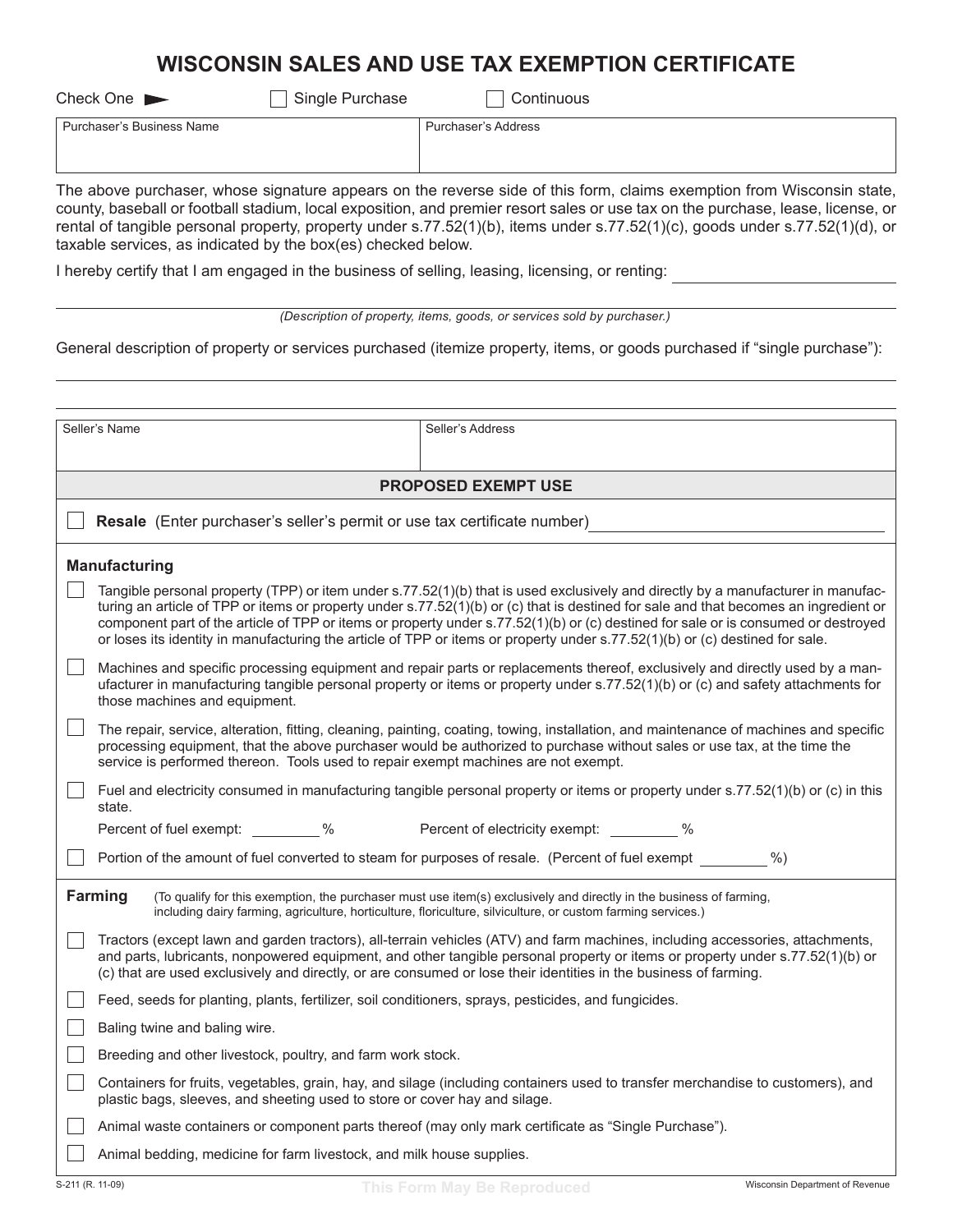|              | <b>Federal and Wisconsin</b>                                                                                                                                                                                                                                                                                                                                                                                                                                     |                            | Enter CES No., if applicable |                     |
|--------------|------------------------------------------------------------------------------------------------------------------------------------------------------------------------------------------------------------------------------------------------------------------------------------------------------------------------------------------------------------------------------------------------------------------------------------------------------------------|----------------------------|------------------------------|---------------------|
|              | <b>Governmental Units</b>                                                                                                                                                                                                                                                                                                                                                                                                                                        |                            |                              |                     |
|              | The United States and its unincorporated agencies and instrumentalities and any incorporated agency or instrumentality of<br>the United States wholly owned by the United States or by a corporation wholly owned by the United States.                                                                                                                                                                                                                          |                            |                              |                     |
|              | Any federally recognized American Indian tribe or band in this state.                                                                                                                                                                                                                                                                                                                                                                                            |                            |                              |                     |
|              | State of Wisconsin or any agency thereof; Local Exposition District, Professional Baseball Park District, or Professional<br>Football Stadium District.                                                                                                                                                                                                                                                                                                          |                            |                              |                     |
|              | Wisconsin county, city, village, or town, including public inland lake protection and rehabilitation district, municipal public<br>housing authorities, uptown business improvement districts, local cultural arts district, the Wisconsin Aerospace Authority,<br>the Health Insurance Risk-Sharing Plan Authority, the Wisconsin Quality Home Care Authority, the Fox River Navigational<br>System Authority, and any Regional Transit Authority in Wisconsin. |                            |                              |                     |
|              | Wisconsin public schools, school districts, universities, and technical college districts.                                                                                                                                                                                                                                                                                                                                                                       |                            |                              |                     |
|              | County-city hospitals or UW Hospitals and Clinics Authority.                                                                                                                                                                                                                                                                                                                                                                                                     |                            |                              |                     |
|              | Sewerage commission, metropolitan sewerage district, or a joint local water authority.                                                                                                                                                                                                                                                                                                                                                                           |                            |                              |                     |
| <b>Other</b> |                                                                                                                                                                                                                                                                                                                                                                                                                                                                  |                            |                              |                     |
|              | Containers and other packaging, packing, and shipping materials, used to transfer merchandise to customers of the<br>purchaser.                                                                                                                                                                                                                                                                                                                                  |                            |                              |                     |
|              | Trailers and accessories, attachments, parts, supplies, materials, and service for motor trucks, tractors, and trailers which<br>are used exclusively in common or contract carriage under LC or IC No.                                                                                                                                                                                                                                                          |                            |                              |                     |
|              | Items or services purchased directly by and used by religious, charitable, educational, scientific, or other organizations<br>holding a Wisconsin Certificate of Exempt Status. CES No.                                                                                                                                                                                                                                                                          |                            |                              |                     |
|              | Tangible personal property and items, property and goods under s.77.52(1)(b), (c), and (d) to be resold by                                                                                                                                                                                                                                                                                                                                                       | on my behalf where         |                              |                     |
|              | is registered to collect and remit sales tax to the Department of Revenue on such sales.                                                                                                                                                                                                                                                                                                                                                                         |                            |                              |                     |
|              | Tangible personal property, property, items and goods under s.77.52(1)(b), (c), and (d), or services purchased by a Native<br>American with enrollment # ___________________, who is enrolled with and resides on the<br>Reservation, where buyer will take possession of such property, items, goods, or services.                                                                                                                                              |                            |                              |                     |
|              | Tangible personal property and items and property under s.77.52(1)(b) and (c) becoming a component of an industrial or<br>municipal waste treatment facility, including replacement parts, chemicals, and supplies used or consumed in operating the<br>facility.                                                                                                                                                                                                |                            |                              |                     |
|              | Portion of the amount of electricity or natural gas used or consumed in an industrial waste treatment facility.<br>(Percent of electricity or natural gas exempt                                                                                                                                                                                                                                                                                                 | $%$ )                      |                              |                     |
|              | Electricity, natural gas, fuel oil, propane, coal, steam, corn, and wood (including wood pellets which are 100% wood) used<br>for fuel for residential or farm use.                                                                                                                                                                                                                                                                                              |                            |                              |                     |
|              |                                                                                                                                                                                                                                                                                                                                                                                                                                                                  | % of Electricity<br>Exempt | % of Natural Gas<br>Exempt   | % of Fuel<br>Exempt |
|              |                                                                                                                                                                                                                                                                                                                                                                                                                                                                  |                            | $\%$                         | $\%$                |
|              |                                                                                                                                                                                                                                                                                                                                                                                                                                                                  |                            | $\%$                         | $\frac{0}{0}$       |
|              | Address Delivered: <u>Address Delivered:</u> Address Delivered: Address Delivered: Address Delivered: Address Delivered: Address Delivered: Address Delivered: Address Delivered: Address Delivered: Address Delivered: Address Del                                                                                                                                                                                                                              |                            |                              |                     |
|              | Percent of printed advertising material solely for out-of-state use.                                                                                                                                                                                                                                                                                                                                                                                             |                            | %                            |                     |
|              | Catalogs, and the envelopes in which the catalogs are mailed, that are designed to advertise and promote the sale of<br>merchandise or to advertise the services of individual business firms.                                                                                                                                                                                                                                                                   |                            |                              |                     |
|              |                                                                                                                                                                                                                                                                                                                                                                                                                                                                  |                            |                              |                     |
|              |                                                                                                                                                                                                                                                                                                                                                                                                                                                                  |                            |                              |                     |
|              |                                                                                                                                                                                                                                                                                                                                                                                                                                                                  |                            |                              |                     |
|              |                                                                                                                                                                                                                                                                                                                                                                                                                                                                  |                            |                              |                     |
|              | I hereby certify that if the item(s) being purchased are not used in an exempt manner, I will remit use tax on the purchase price at the time of first                                                                                                                                                                                                                                                                                                           |                            |                              |                     |

| taxable use. I understand that failure to remit the use tax may result in a future liability that may include tax, interest, and penalty. |                    |       |      |
|-------------------------------------------------------------------------------------------------------------------------------------------|--------------------|-------|------|
| Signature of Purchaser                                                                                                                    | Print or Type Name | Title | Date |
|                                                                                                                                           |                    |       |      |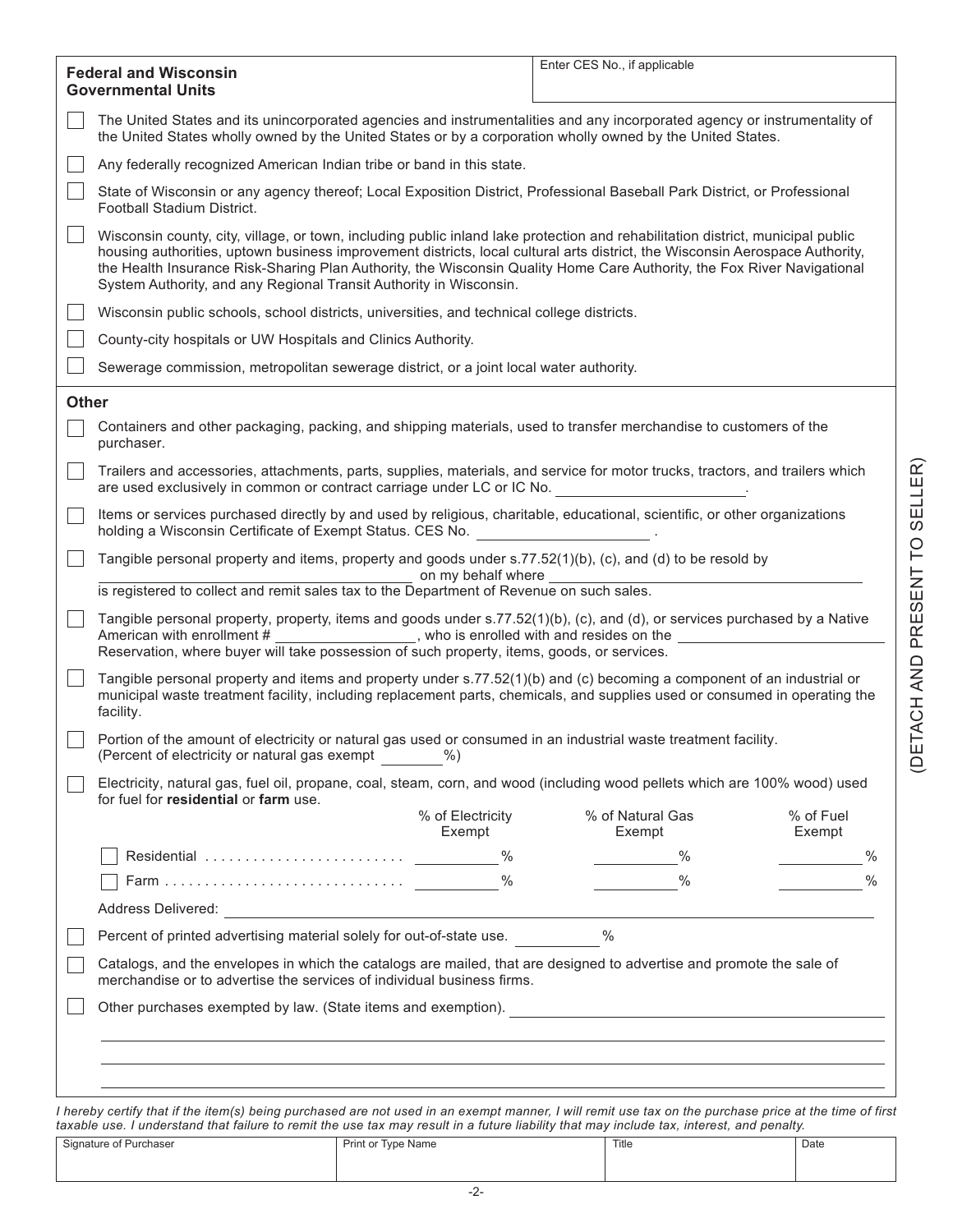# **INSTRUCTIONS**

This certificate may be used to claim exemption from Wisconsin state, county, baseball and football stadium, local exposition, and premier resort sales or use taxes and replaces all sales and use tax exemption certificates, except for the following: Certificate of Exemption for Rental Vehicles (Form RV‑207), Construction Contract Entered Into Before the Effective Date of County Tax (Form S‑207CT‑1), and a Wisconsin Direct Pay Permit. (**Note**: Form S-211 may be used by a purchaser claiming the direct pay exemption, if the purchaser checks the "other purchases exempt by law" line and enters all the required direct pay information.)

Under the sales and use tax law, all receipts from sales of tangible personal property, property, items and goods under s.77.52(1)(b), (c), and (d), or taxable services are subject to the tax until the contrary is established. However, a seller who receives a fully completed exemption certificate no later than 90 days after the date of sale is relieved of any responsibility for collection or payment of the tax upon transactions covered by the certificate. A fully completed certificate is one which is completely filled in and discloses a specific exemption claim appropriate to the business or activity being conducted by the purchaser.

**RESALE:** A purchaser using the resale exemption is attesting that the tangible personal property, property, items, or goods under s.77.52(1)(b), (c), or (d), or taxable services being purchased will be resold, leased, licensed, or rented. However, in the event any such property, items, or goods is used for any purpose other than retention, demonstration, or display while holding it for sale, lease, license, or rental in the regular course of business, the purchaser is required to report and pay the tax on the purchase of the property, item, or good.

The following purchasers may make purchases for resale even though they do not hold a Wisconsin seller's permit or use tax certificate: (a) A wholesaler who only sells to other sellers for resale may insert "Wholesale only" in the space for the seller's permit number; (b) A person who only sells or repairs exempt property, such as to a manufacturer or farmer, may insert "Exempt sales only"; (c) A nonprofit organization may insert "Exempt sales only" if its subsequent sales of the tangible personal property, property, items, or goods under s.77.52(1)(b), (c), or (d), or taxable services are exempt as occasional sales.

A resale exemption may be granted if the purchaser is unable to ascertain at the time of purchase whether the property will be sold or will be used for some other purpose. If the items are used in a taxable manner, then sales or use tax is due on the purchase of the items.

**MANUFACTURING:** "Manufacturing" means the production by machinery of a new article of tangible personal property or items or property under s.77.52(1)(b) or (c) with a different form, use, and name from existing materials, by a process popularly regarded as manufacturing, and that begins with the conveying raw materials and supplies from plant inventory to the place where work is performed in the same plant and ends with conveying finished units of tangible personal property or items or property under s.77.52(1)(b) or (c) to the point of first storage in the same plant.

**FARMING:** This certificate may not be used by farmers to claim exemption for the purchase of motor vehicles or trailers for highway use, lawn or garden tractors, snowmobiles, or for items used for the personal convenience of the farmer. When claiming an exemption for an ATV which is also registered for public use, a written description including the percentages of time for personal and farm use, must be submitted with the ATV Registration Application.

The sales price from the sale of electricity, natural gas, and other fuels for use in farming are exempt all 12 months of the year. Farmers claiming this exemption should check the box for electricity and fuel located in the "Other" section.

This certificate cannot be used as an exemption for paying Wisconsin motor vehicle fuel tax.

## **FEDERAL AND WISCONSIN GOVERNMENTAL UNITS:**

This exemption may only be accepted from federal and Wisconsin governmental units and replaces the requirement for having a purchase order from the governmental unit or recording on invoices the Certificate of Exempt Status (CES) number of the governmental unit. Governmental units of other countries and states may not use this exemption certificate. The governmental unit should check the box that best describes their unit of government.

### **OTHER:**

**Containers:** This exemption applies regardless of whether or not the containers are returnable. Containers used by the purchaser only for storage or to transfer merchandise owned by the purchaser from one location to another do not qualify for the exemption.

**Common or contract carriers:** The exemption available to common or contract carriers for certain vehicles and repairs listed on this certificate applies only to those units used "exclusively" in such common or contract carriage. The fact that a carrier holds a LC or IC number is not in itself a reason for exemption.

**Organizations holding a Certificate of Exempt Status (CES) number:** Sales of tangible personal property, property, items, or goods under s.77.52(1)(b), (c), or (d) or taxable services sold "directly" to certain nonprofit organizations are exempt only if the organization holds a CES number issued by the Wisconsin Department of